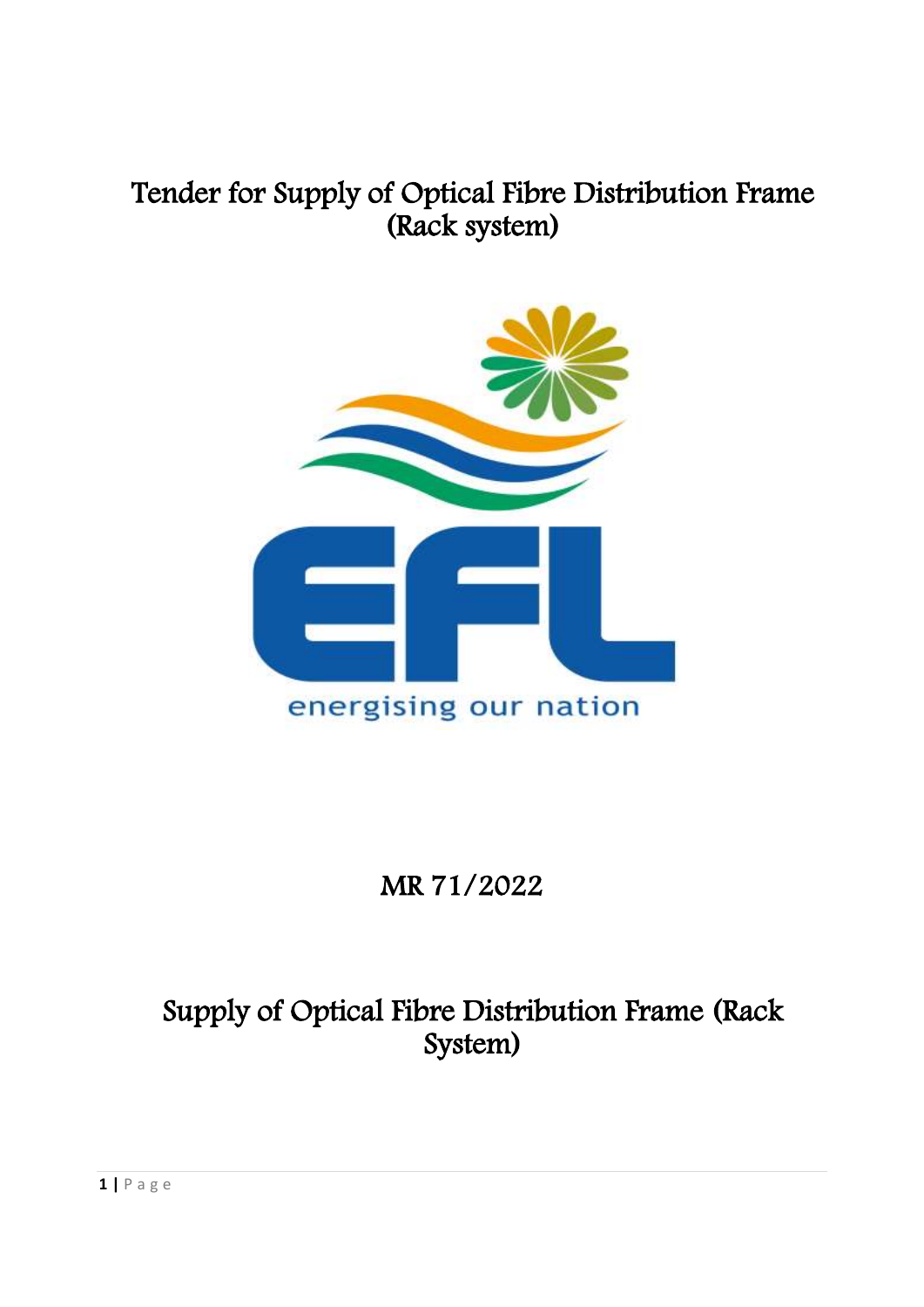

## **PUBLICITY**

#### NO PUBLICITY OR DETAILS ABOUT THIS PROJECT ARE TO BE DISCLOSED BY ANY BIDDER OR ANY OTHER ASSOCIATED PARTY WITHOUT THE WRITTEN PERMISSION OF EFL PRIOR TO, DURING OR AFTER THE PROJECT IS AWARDED. IN GENERAL ANY PUBLICITY OR MEDIA ENQUERIES WILL BE DEALT WITH BY EFL.

ALL THOSE WHO REQUEST TO UPLIFT A COPY OF THIS TENDER HAVE AGREED NOT TO DISCLOSURE ANY INFORMATION REGARDING THIS TENDER.

#### Glossary

- i. EFL Energy Fiji Limited
- ii. CBM stands for "cubic meter" in shipping. This measurement is calculated by multiplying the width, height and length together of one's carton.
- iii. DIFOTIS Delivery in Full on Time in Spec
- iv. VAT Value Added Tax
- v. VIP VAT Inclusive Price
- vi. SBA Strategic Business Area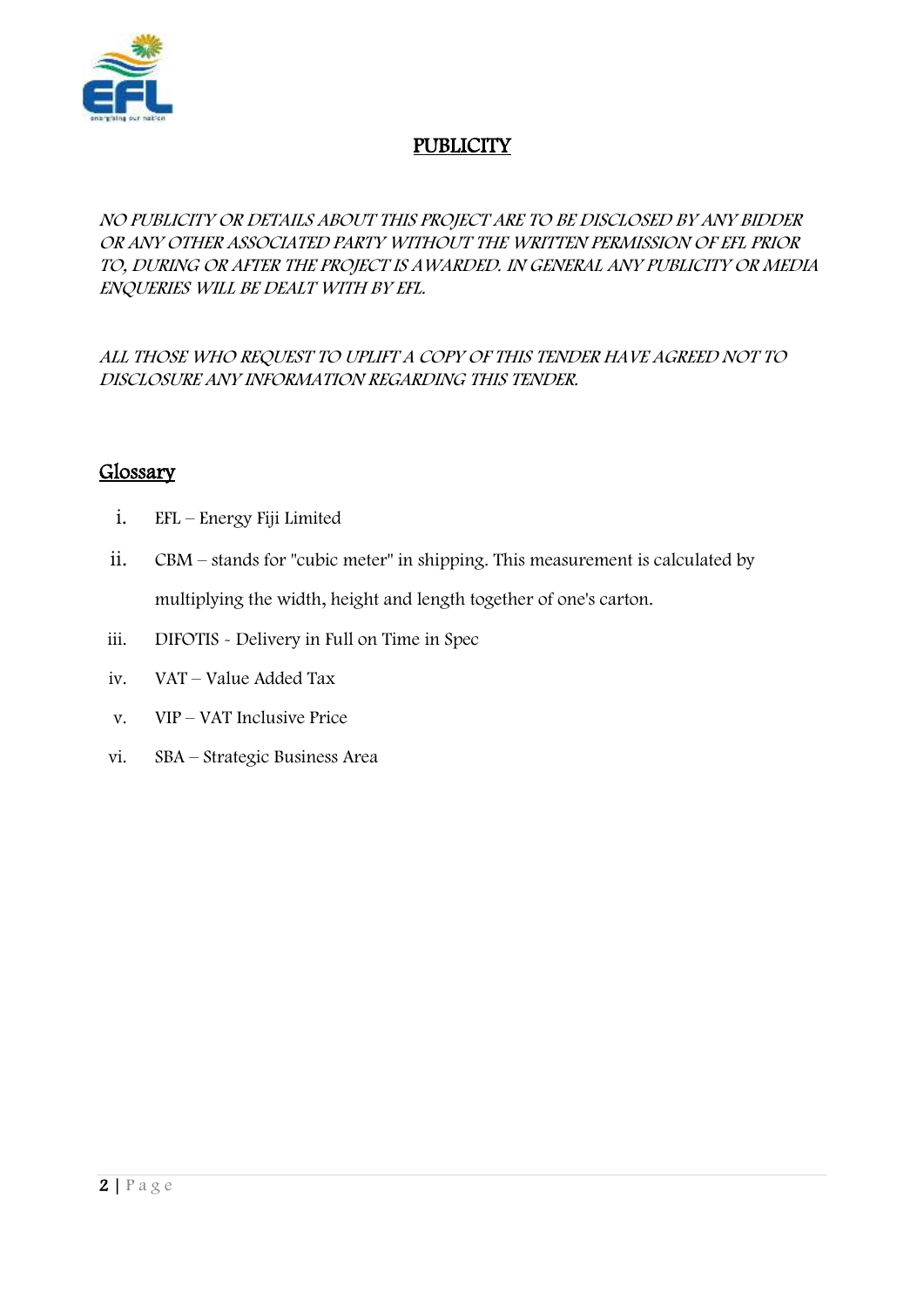

## Table of Contents

| 1.  |  |
|-----|--|
| 1.1 |  |
| 2.  |  |
| 3.  |  |
| 4.  |  |
| 5.  |  |
| 6.  |  |
| 6.  |  |
| 7.  |  |
| 8.  |  |
| 9.  |  |
| 10. |  |
| 11. |  |
| 12. |  |
| 13. |  |
| 14. |  |
| 15. |  |
| 16. |  |
| 17. |  |
| 18. |  |
| 19. |  |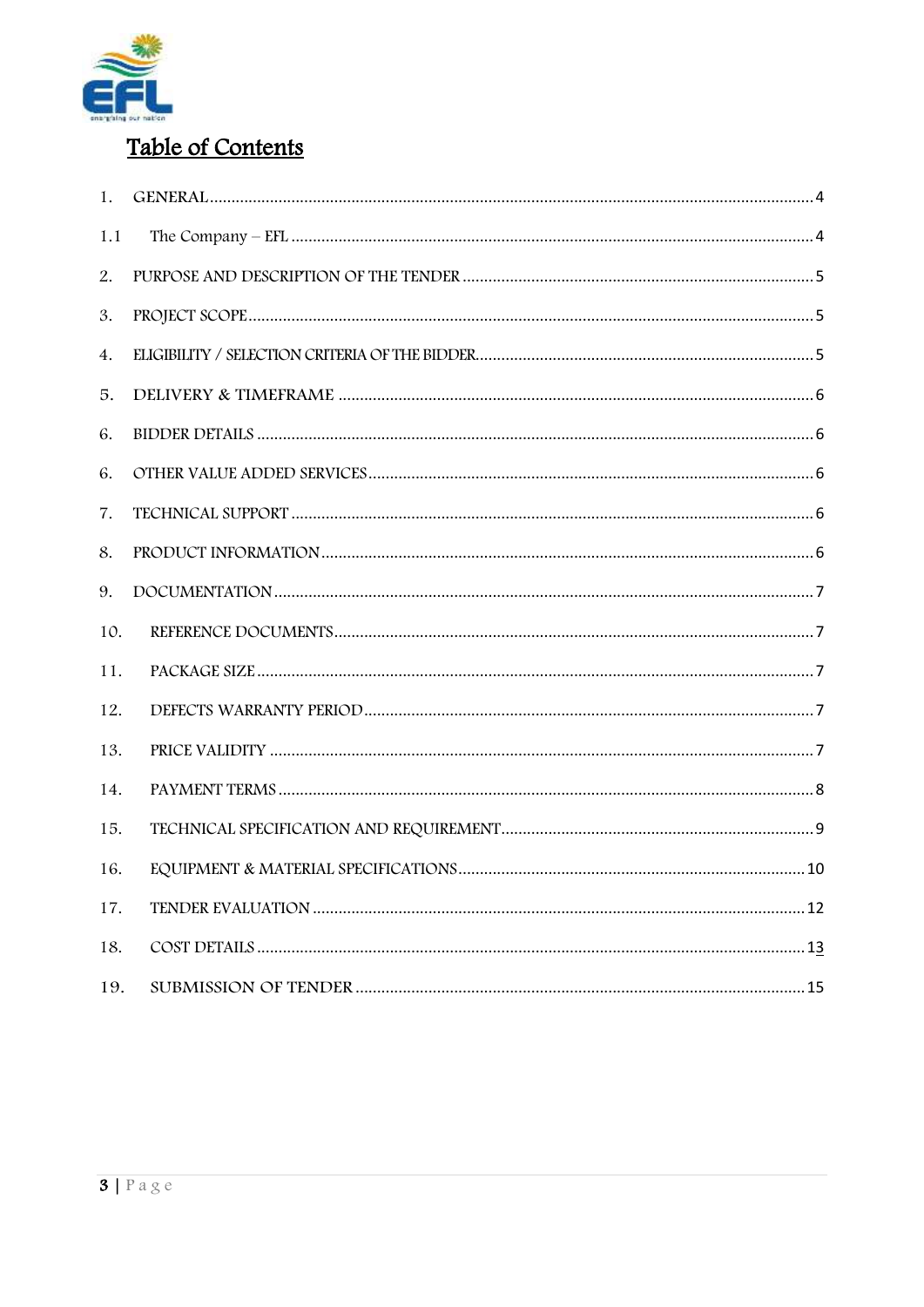

#### <span id="page-3-0"></span>1. GENERAL

#### <span id="page-3-1"></span>1.1 The Company – EFL

Energy Fiji Limited (EFL) is a public company limited by shares is solely responsible for supplying power throughout the Fiji Islands. Power is supplied through Hydro, Diesel and wind mill generators located in different parts of Fiji.

The operations of the company are organized into three geographically defined divisions, which correspond to the national administrative divisions. These divisions are:

- Central Eastern Division based in the capital Suva
	- o Suva, Lami, Navua, Tailevu, Levuka and part of the Coral Coast
- Western/Northern Division based in Lautoka
	- o Lautoka, Tavua, Ba, Sigatoka, Vatukoula, Northern Division (Labasa, Savusavu, Taveuni)

EFL provides electricity services to most parts of the country especially in the Viti Levu and Vanua Levu area and its electricity grid is shown in the map below.



EFL's official website is [www.efl.com.fj](http://www.efl.com.fj/) .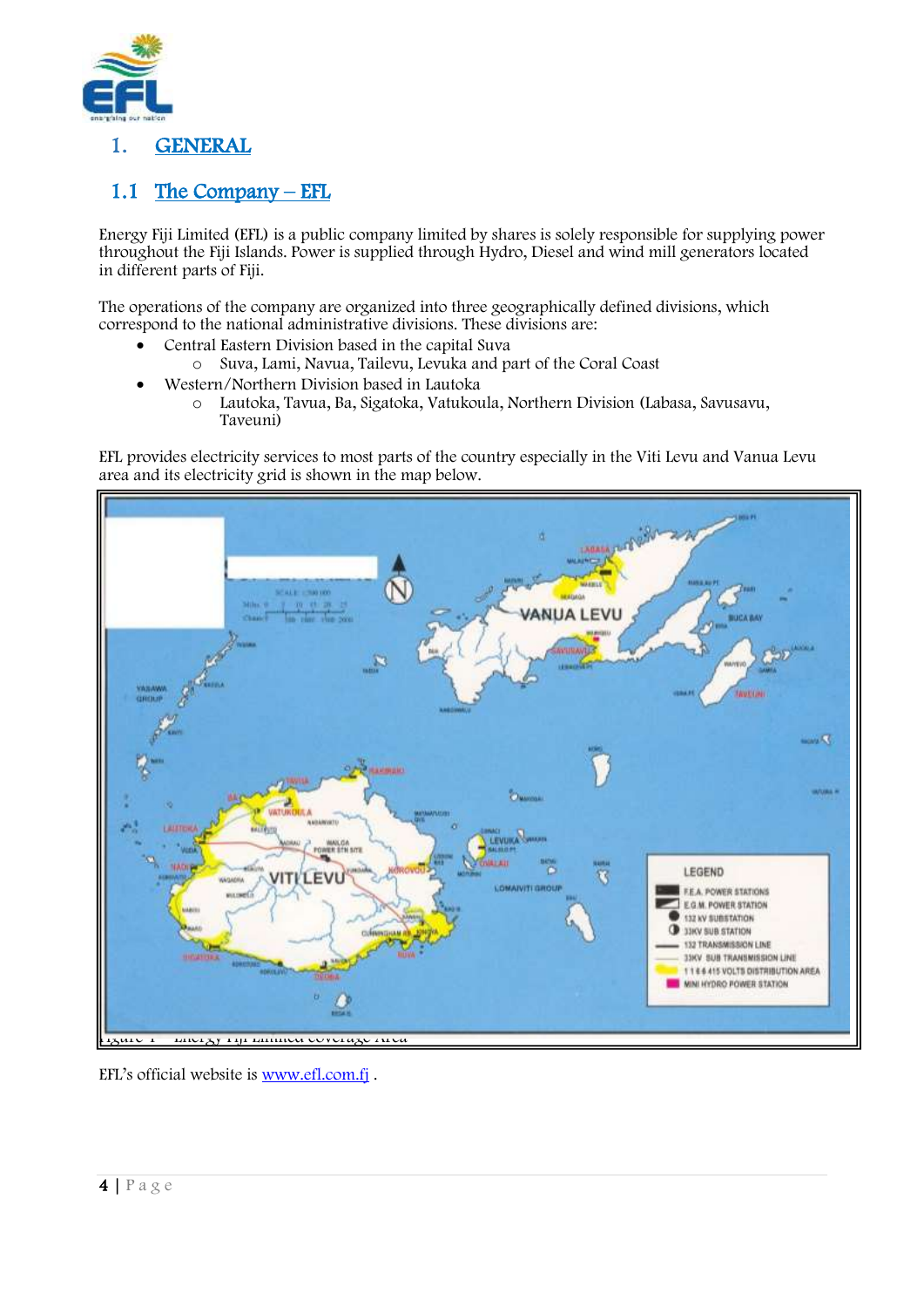

#### <span id="page-4-0"></span>2. PURPOSE AND DESCRIPTION OF THE TENDER

Energy Fiji Limited is undergoing grid extensions developing new substations around Vitilevu to improve supply reliability. Three projects are currently taking place that requires the construction 33kV lines. As per project requirements, OPGW also strung along the 33kV line to provide lightening protection and communication between protection relays between substations.

The Energy Fiji Limited (EFL) is requesting for bids from reputable Suppliers/Manufacturers for the supply of fibre distribution frame (rack system) to be used at the following locations:

- 1) Naikabula substation
- 2) Vuda PS
- 3) Waqadra SS
- 4) Denarau SS
- 5) Sawani SS
- 6) Waitolu SS

ODF rack technical requirement and configuration is shown in Section 16, 17 and 19.

While EFL is procuring 6 ODF rack and accessories for this tender, it is also seeking to engage the successful bidder on the preferred supplier agreement contract for a duration of 2 years. Bidders are required to also state the preferred supplier agreement price in their tender submission.

#### <span id="page-4-1"></span>3. PROJECT SCOPE

Project scope are as follows:

 Supply of fibre distribution frame (rack system). Refer to Section 16 & 17 - Technical specifications for details.

#### <span id="page-4-2"></span>4. ELIGIBILITY / SELECTION CRITERIA OF THE BIDDER

The supplier should be a manufacturer, authorized distributor or reseller of the products.

The vendors shall submit the names/contacts of utilities or projects where they have previously supplied the ODF rack that they are offering.

#### All relevant test reports, product standard certificates, and product specification as a table form / drawings are required to be supplied in the tender as part of their bid.

Other information to be provided by the Bidder as part of the proposal is:

- 1. Manufacturer's / Vendor's warranty on the product.
- 2. Method of replacement or reimbursement of faulty / defective or damaged goods
- 3. Lead time including manufacturing time and shipping duration.
- 4. The bidder must provide the weight or CBM of the products
- 5. Previous EFL experience with the Bidder and supplier DIFOTIS (Delivery in Full on Time in Spec)
- 6. It is mandatory for the Bidders to provide full specification of the equipment and submitted as part of the bid.
- 7. The bidder should provide a 'Quality Assurance Certificate' (QAC) from the manufacturer stating that this equipment supplied is in conformity with the specifications requirements in the Tender.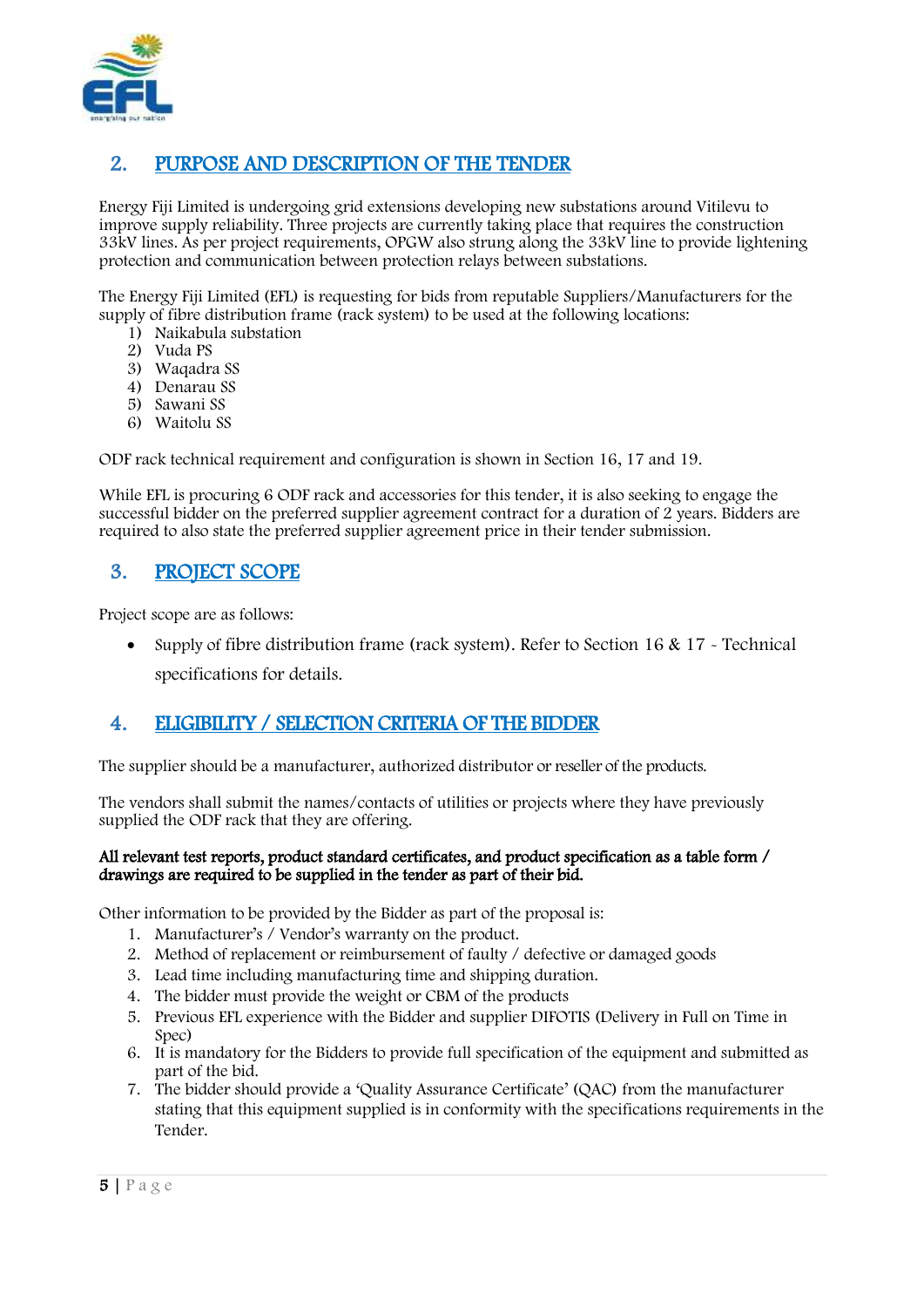

#### <span id="page-5-0"></span>5. DELIVERY & TIMEFRAME

All required equipment & accessories shall be addressed/delivered to Telecom Workshop, EFL Navutu, Lautoka, Fiji.

Delivery timeframe shall be clearly stated in the bid.

#### <span id="page-5-1"></span>6. BIDDER DETAILS

The Bidder shall provide all the necessary information specified in the table below:

#### General

The registered name of the Bidder:

Business address for correspondence: (Location, Street , Locality City, Pin Code, Country, Telephone, Facsimile, Email Other)

#### Contact name of the Authorised Person:

Contact's position: Contact addresses if different from above Locality City, Pin Code Location, Street, Country, Telephone, Facsimile, Email, Web address

Business structure:

Include the organisations years of experience in this field and reputation in the market place.

#### <span id="page-5-2"></span>6. OTHER VALUE ADDED SERVICES

The bidder is open to include any other information that may add value to their product or after installation and commissioning services.

#### <span id="page-5-3"></span>7. TECHNICAL SUPPORT

- i. Bidder should provide details of what technical support is available to EFL to make better use of product.
- ii. Include relevant manuals and instructions for proper care and handling of the equipment and accessories, and operations.

#### <span id="page-5-4"></span>8. PRODUCT INFORMATION

Bidders must include the following document together with their Bid:

- Full Product Specification
- Relevant Test Certificates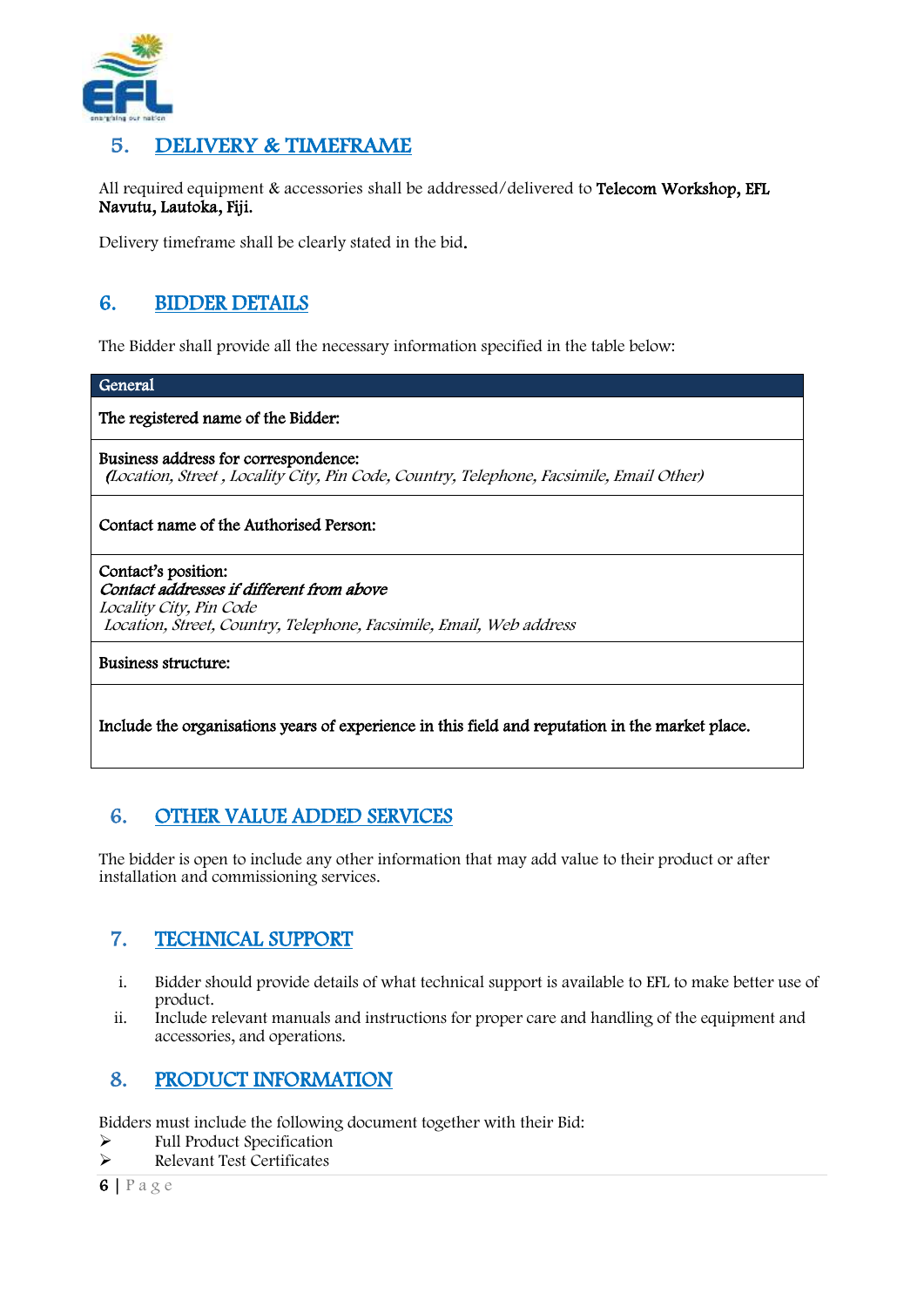

Standard Compliance Certificate.

#### <span id="page-6-0"></span>9. DOCUMENTATION

- a). Bid prices shall be typed; bids with handwritten prices shall be disqualified.
- b). The submitted tender documentation together with submitted technical documentation shall be neatly sorted in adequate sections and bound. All costs of preparing the submission shall be borne by the Bidder.
- c). The response to the specification is required to be comprehensive with a completed Compliance table as set out.
- d). Tenderers are encouraged to offer the existing baseline products that are compliant with or equivalent to all mandatory requirements.
- e). The offered product shall have at least the same or better technical characteristics as requested in this tender.
- f). The Compliance table included in each chapter of this document provides an entry for each requirement.
- g). The Tenderer shall also provide additional remarks if they are considered helpful for assessing the response (column Remarks in the Compliance table). Each remark shall be uniquely referred to corresponding document (Clause, Chapter, and Paragraph).

#### <span id="page-6-1"></span>10. REFERENCE DOCUMENTS

Wherever reference is made in the technical specification to specific regulations, standards and codes, the provisions of the latest current edition or revision of the relevant regulations, standards or codes in effect shall apply unless otherwise expressly stated in the technical specifications. Where such standards and codes are national or related to a particular country or region, other authoritative standards that ensure substantial equivalence to the standards and codes specified will be acceptable.

### <span id="page-6-2"></span>11. PACKAGE SIZE

The successful bidder will be required to pack and dispatch the item as per EFL's requirement. The package size and quantity will be determined by EFL unless the product is a standard factory package. All packages must be clearly marked with the quantity content in the crate or pallet. The bidder must ensure proper and suitable packing of the item before dispatch to avoid damages during transit.

#### <span id="page-6-3"></span>12. DEFECTS WARRANTY PERIOD

All goods shall be supplied with a Warranty Period of **not less than 12 months** from the date of the receipt of the Goods by EFL. During the Warranty Period, defective parts shall be returned to the supplier for replacement on a pick-up exchange and return-delivery basis. The cost of the freight and repairs shall be borne by the supplier/bidder.

#### <span id="page-6-4"></span>13. PRICE VALIDITY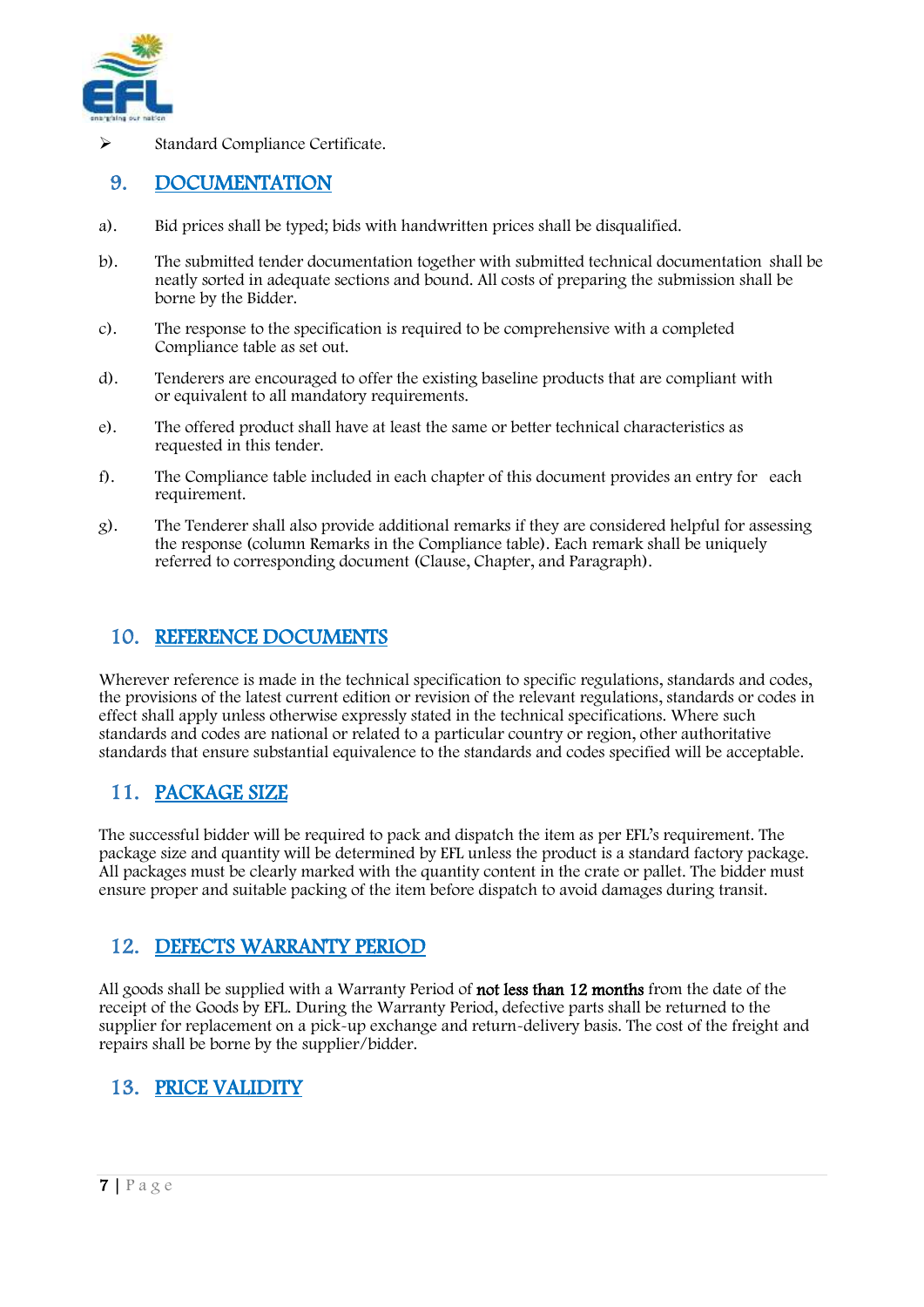

The price shall remain valid for acceptance within 120 working days from the date of opening of bids and bidders shall not withdraw or amend their proposal prior to the expiration of the validity period. Price Validity of more than 120 working days is highly accepted.

In exceptional circumstances prior to expiry of the original validity period, the authority may request the supplier for an extension in the period of validity. The request and the response thereto shall be in writing. A supplier agreeing to the request will not be permitted to amend his tender price.

### <span id="page-7-0"></span>14. PAYMENT TERMS

EFL shall pay overseas bidders the invoice amount in foreign currency to the bank account nominated by the successful supplier within 30 days of receipt of the invoice subject to the full delivery of ordered goods, and payment terms as per the contractual agreement. The local bidders will be paid in Fijian dollars.

Any supplier requesting for advance payment shall provide EFL with a **bank guarantee** from EFL preferred commercial banks for the sum of the advance payment amount. The cost of arranging Bank guarantee shall be the responsibility of the bidder. Failure to accept the above payment terms will render the bid non-compliance.

Highest preference will be given to bidders who do not accept advance payment and willing to accept 30 days credit term.

| Payment Details | Description                                   | Percentage payment |
|-----------------|-----------------------------------------------|--------------------|
| Payment         | Successful delivery of all equipment's as per | 100%               |
|                 | tender requirements.                          |                    |

Contract payments will be made according to the table below.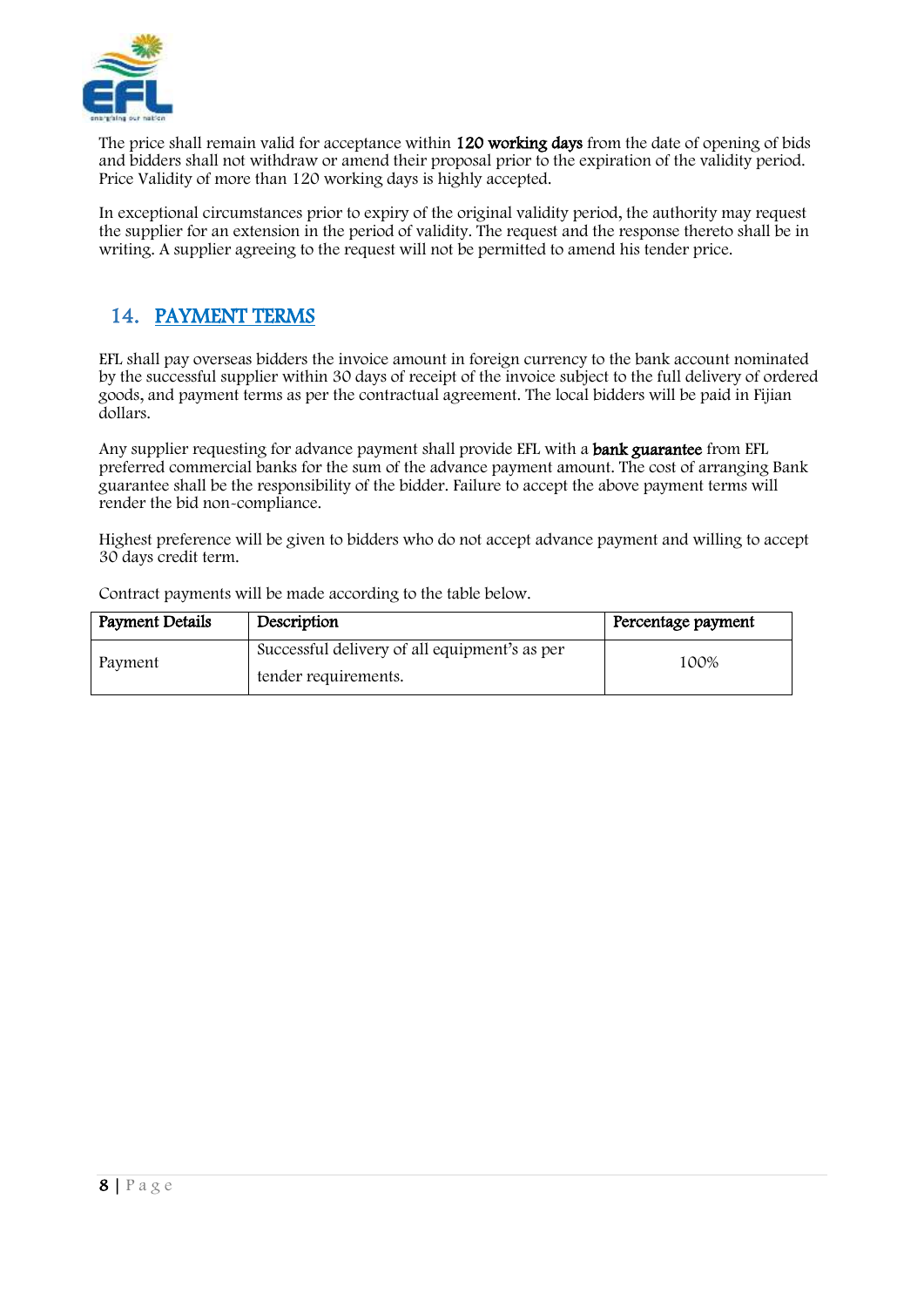

## <span id="page-8-0"></span>15. TECHNICAL SPECIFICATION AND REQUIREMENT

|   | Description                                | Requirements                                                                                                                                                                                                                                              |
|---|--------------------------------------------|-----------------------------------------------------------------------------------------------------------------------------------------------------------------------------------------------------------------------------------------------------------|
|   |                                            | $\checkmark$ ODF shall be capable of having<br>fibre capacity of 720 fibres Single<br>Mode Fibres.<br>$\checkmark$ ODF Shall be fully loaded with<br>Cabinet, rack, management<br>system and all necessary<br>accessories for full capacity of the<br>ODF |
|   |                                            | $\checkmark$ Is easily added to existing HDODF<br>and ODF Installations                                                                                                                                                                                   |
|   |                                            | ✓<br>Frame can support standalone,<br>back-to-back or side by side at a<br>MOF installation                                                                                                                                                               |
|   |                                            | Allows for storing excess patch<br>$\checkmark$<br>cord length (of 2500mm) in a<br>neat and organized manner in<br>LHS cord running unit<br>$\checkmark$ Fitted with CEMT (Cable Element                                                                  |
|   |                                            | Management Tray) to fasten<br>cables CSM and run cable<br>elements in flexible transport<br>tubes to each sub rack position                                                                                                                               |
| 1 | High Density Optical Distribution<br>Frame | $\checkmark$ Can be fitted on a raised floor or<br>under overhead superstructure,<br>for bottom and top cable entry<br>respectively                                                                                                                       |
|   |                                            | $\checkmark$ Organized patch cords travel in<br>an organized, protected manner,<br>along a designated route, from<br>each sub rack, until they leave the<br>HDODF at the top LHS, through a<br>convoluted tube/s to the overhead<br>ducting system        |
|   |                                            | $\checkmark$ Top and bottom high-capacity<br>ducting (raceway) allow side to<br>side and back-to-back cross<br>patching                                                                                                                                   |
|   |                                            | $\checkmark$<br>Accepts a variety of LH pivot, 19"<br>rear mount sub racks e.g., 1RU,<br>2RU splice/patch (72f), or 3RU or<br>2RU patch/patch sub racks, etc                                                                                              |
|   |                                            | Has insulated, adjustable feet, and<br>✓<br>anchoring brackets, supplied with<br>floor securing fasteners                                                                                                                                                 |
|   |                                            | Fitted with ESD earthing point and<br>cable connection to building<br>system                                                                                                                                                                              |
|   |                                            | Must have 2-point locking doors<br>✓<br>Side panels slide<br>$\checkmark$                                                                                                                                                                                 |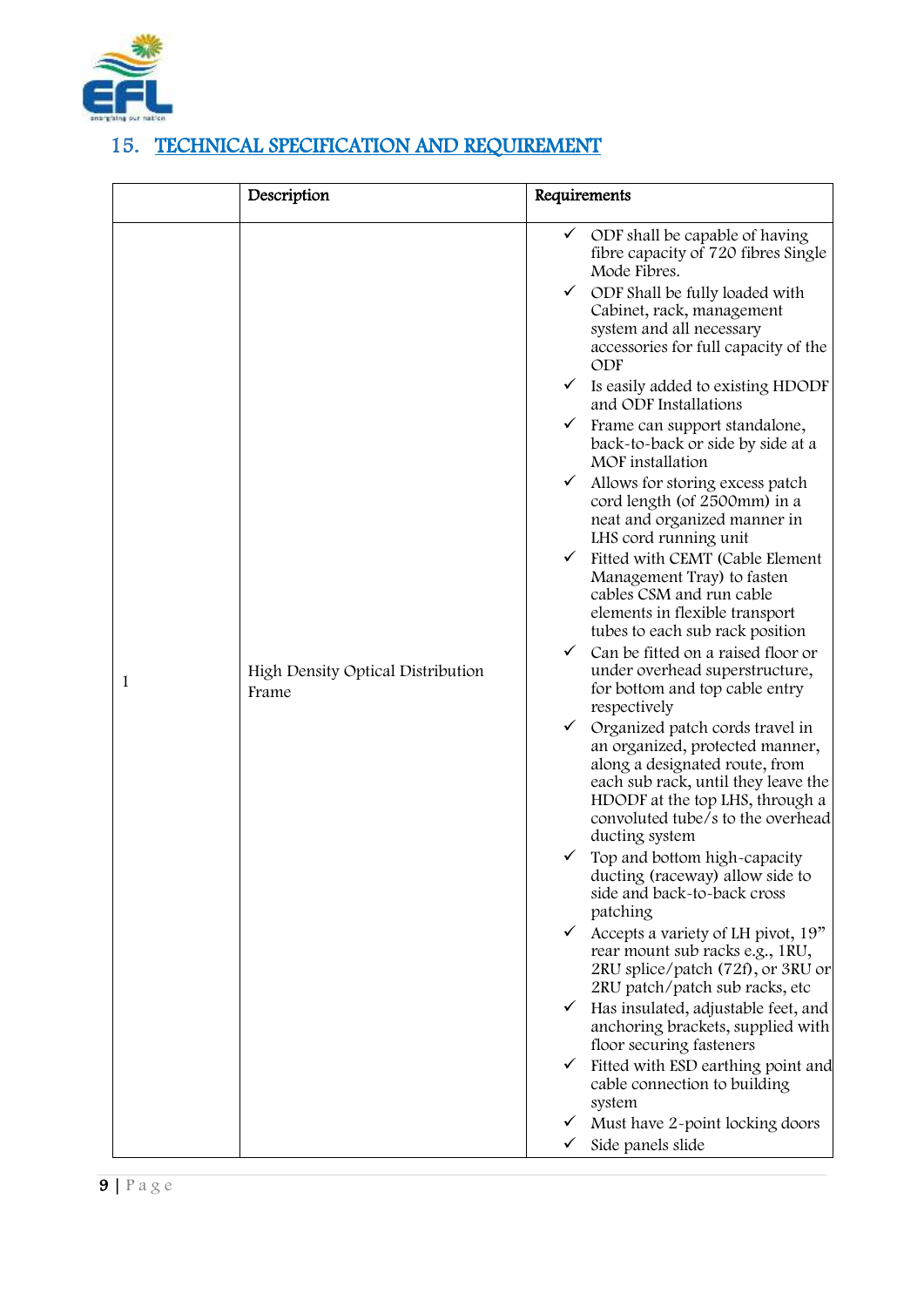

|                |                                           | forward for                                                                                                                |
|----------------|-------------------------------------------|----------------------------------------------------------------------------------------------------------------------------|
|                |                                           | installation and                                                                                                           |
|                |                                           | removal, when                                                                                                              |
|                |                                           | installed next to                                                                                                          |
|                |                                           | adjacent                                                                                                                   |
|                |                                           | obstructions                                                                                                               |
|                |                                           |                                                                                                                            |
|                |                                           | $\checkmark$ Maintains fibre bending radii<br>throughout, for terminated optical<br>fibres at 30mm                         |
|                |                                           | $\checkmark$<br>Supplied with 1 set of 2 high,<br>splice tray assemblies                                                   |
|                |                                           | $\checkmark$ Entry and exit fibre cords are<br>guided by 30mm radius<br>removable guides                                   |
|                |                                           | $\checkmark$ An easily accessible, hinged cover,<br>with a patch panel label is<br>provided in front of the patch<br>panel |
|                |                                           | $\checkmark$ Loose tube, tight buffer or ribbon<br>cable options available                                                 |
| $\overline{2}$ | Splice and patch swing out patch<br>panel | Supplied with mounting brackets<br>$\checkmark$<br>and mounting hardware                                                   |
|                |                                           | $\checkmark$ Hook and loop style fasteners<br>supplied                                                                     |
|                |                                           | $\checkmark$ Can be specified for single mode<br>or multimode fibre applications                                           |
|                |                                           | $\checkmark$ Design ensures minimal fibre<br>movement when tray is opened<br>and closed                                    |
|                |                                           | $\checkmark$ Maintain Fibre MBR (Minimum<br>Bend Radius)                                                                   |
|                |                                           | $\checkmark$ Customizable options                                                                                          |
|                |                                           | $\checkmark$ Supports Fibre Options:                                                                                       |
|                |                                           | Single Mode - OS1 / OS2<br>$\checkmark$                                                                                    |
|                |                                           | $\checkmark$ Multimode – OM1, OM2, OM3,<br>OM4                                                                             |
|                |                                           | Connector Type: SC                                                                                                         |

### <span id="page-9-0"></span>16. EQUIPMENT & MATERIAL SPECIFICATIONS

#### 1.1 OPTICAL FIBRE DISTRIBUTION FRAME (RACK SYSTEM)

The optical distribution frame shall have the following features:

- 1) Standard 19" installation 1200 x 300, door set and side panel; fully enclosed structure
- 2) Capacity of 720 splicing (ports)
- 3) Can be installed with value-added modular units, such as fibre splitters, WDM, etc
- 4) Full front operation; can be installed against wall, side-by-side or back-to-back
- 5) Complete cable routing design with fibre bend radius over 40mm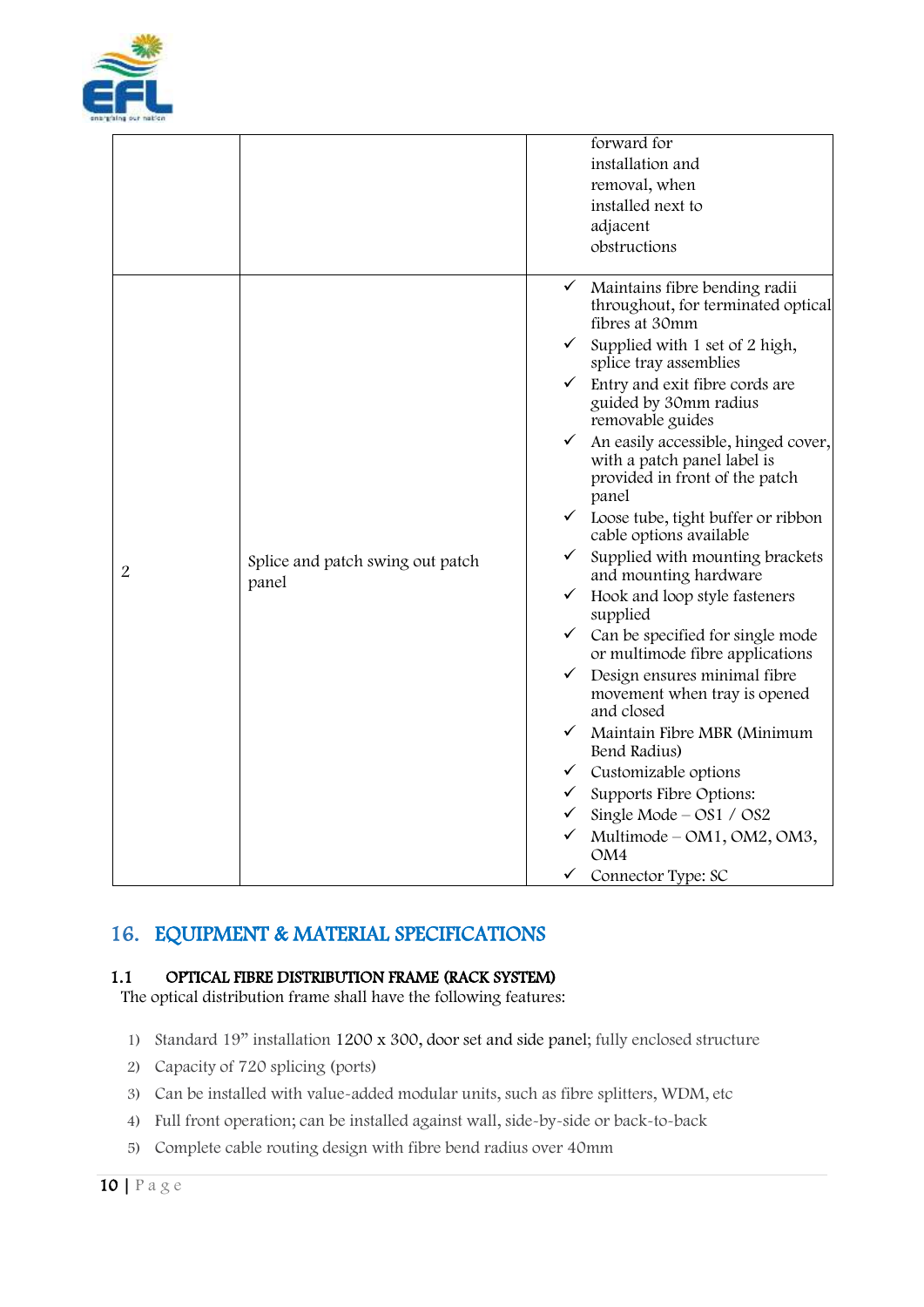

- 6) Modular design and easy installation
- 7) Inlet/outlet cables from top to bottom
- 8) Optimal arrangement for patch cords with fibre storage units
- 9) Reliable holding, protection and grounding for optical cables
- 10) Modular system, allowing growth and expansion by adding additional FOBOT's/subracks as required
- 11) Variety of sizes to suit any Telecom Exchange or Data Centre footprint
- 12) Suits a variety of cable types loose tube fibre, ribbon fibre, rollable or SWR cable, preterminated cables, MTP/MPO fibre assemblies, distribution/riser cables, etc
- 13) Fibre spools for slack storage of excess fibre lengths
- 14) Integrated splicing and patching
- 15) Ability to support high-density MTP®/MPO cabling systems
- 16) Suitable for overhead or underfloor cable pathways
- 17) Compatible with fibre ducting raceways and drop-offs, as well as a provision for optional internal ducting raceway and cable pathways
- 18) Provides physical network security
- 19) Enables easier moves, adds and changes (MAC's)
- 20) Can be provided with side panels and a variety of doors and locking options
- 21) High-density solution, utilising SC/A or LC/UPC connectivity with splice/patch modules
- 22) Accepts loose/tight buffered cable types from 12 fibres upwards. Also accepts ribbon fibre cables with 144 fibre tubes maximum
- 23) Is easily added to existing HDODF and ODF installations.
- 24) The HDODF's can also be installed: stand-alone, back to back or side by side at a MOF installation
- 25) Allows for storing excess patch cord length (of 2500mm) in a neat and organized manner in LHS cord running unit
- 26) Fitted with CEMT (Cable Element Management Tray) to fasten cables CSM and run cable elements in flexible transport tubes to each sub rack position
- 27) Can be installed on a raised floor or under overhead superstructure, for bottom and top cable entry respectively
- 28) External cable entry has its own compartment that is separate from outgoing optical fibre cords
- 29) Outgoing patch cords travel in an organized, protected manner, along a designated route, from each sub rack, until they leave the HDODF at the top LHS, through a convoluted tube/s to the overhead ducting system
- 30) Top and bottom high capacity ducting (raceway) allow side to side and back to back cross patching
- 31) Accepts a variety of LH pivot, 19" rear mount sub racks e.g. 1RU, 2RU splice/patch (72f), or 3RU; or 2RU patch/patch sub racks, etc.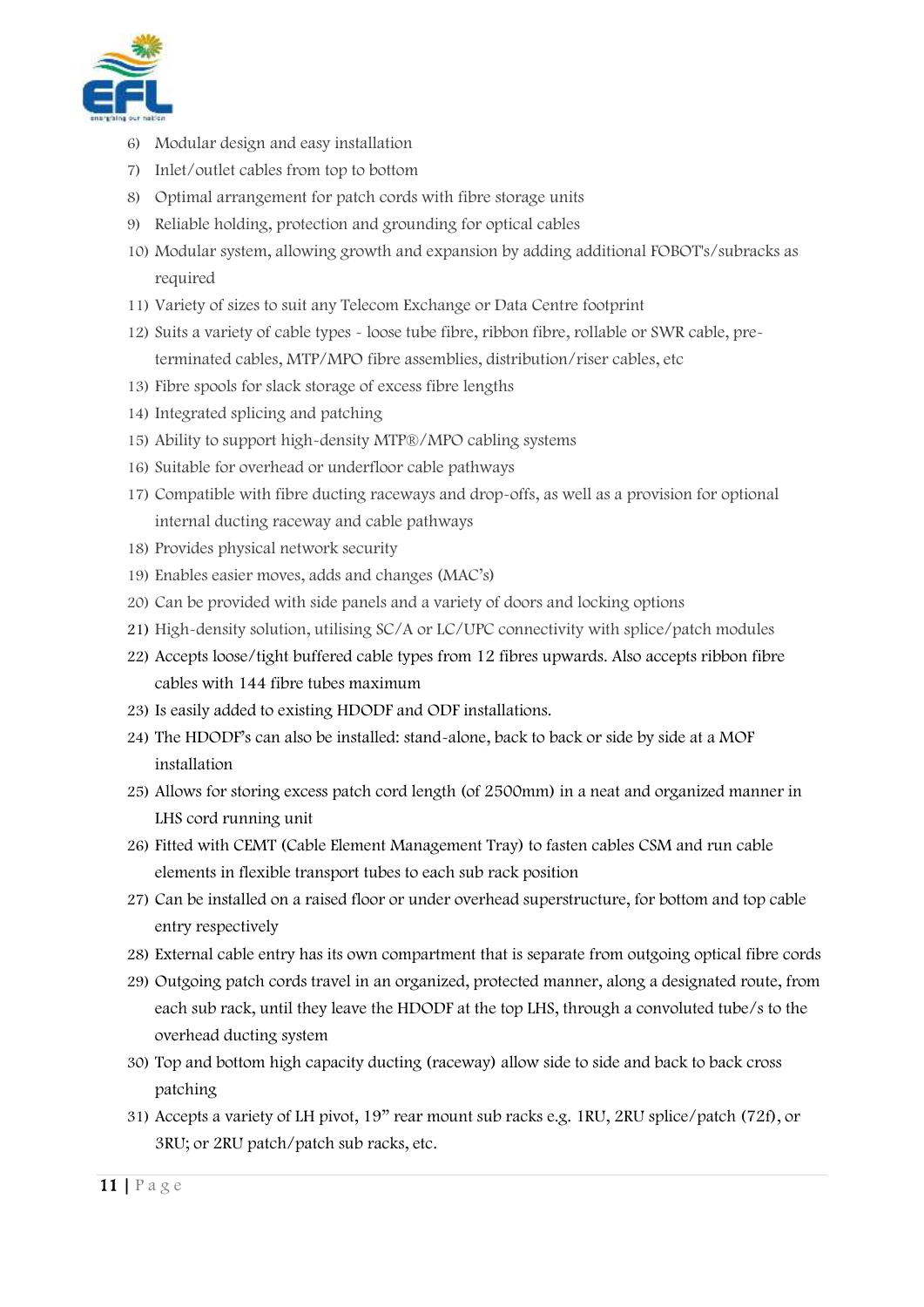

- 32) Has insulated, adjustable feet, and anchoring brackets, supplied with floor securing fasteners.
- 33) Fitted with ESD earthing point and cable connection to building earth system
- 34) Security 2-point locking doors
- 35) Side panels slide forward for installation and removal, when installed next to adjacent obstructions

#### <span id="page-11-0"></span>17. TENDER EVALUATION

After the bids are received, it will go through a normal tender evaluation process as per EFL's Tender Policy and Procedures. The successful and unsuccessful bidders will be advised of the outcome after completion of the Tender evaluation process.

The evaluation of the tender submissions will be weighted as such:

| No.                   | Components                                | Weighting (%) |
|-----------------------|-------------------------------------------|---------------|
|                       |                                           |               |
|                       | <b>Financial Components</b>               | 35 %          |
| $\mathcal{P}_{\cdot}$ | Technical capability                      | 40 %          |
| 3                     | Delivery timeframe.                       | 10 %          |
| $\overline{4}$        | Proven background on products quoted      | 5 %           |
| 5                     | Warranty, backup service and spare parts. | 10%           |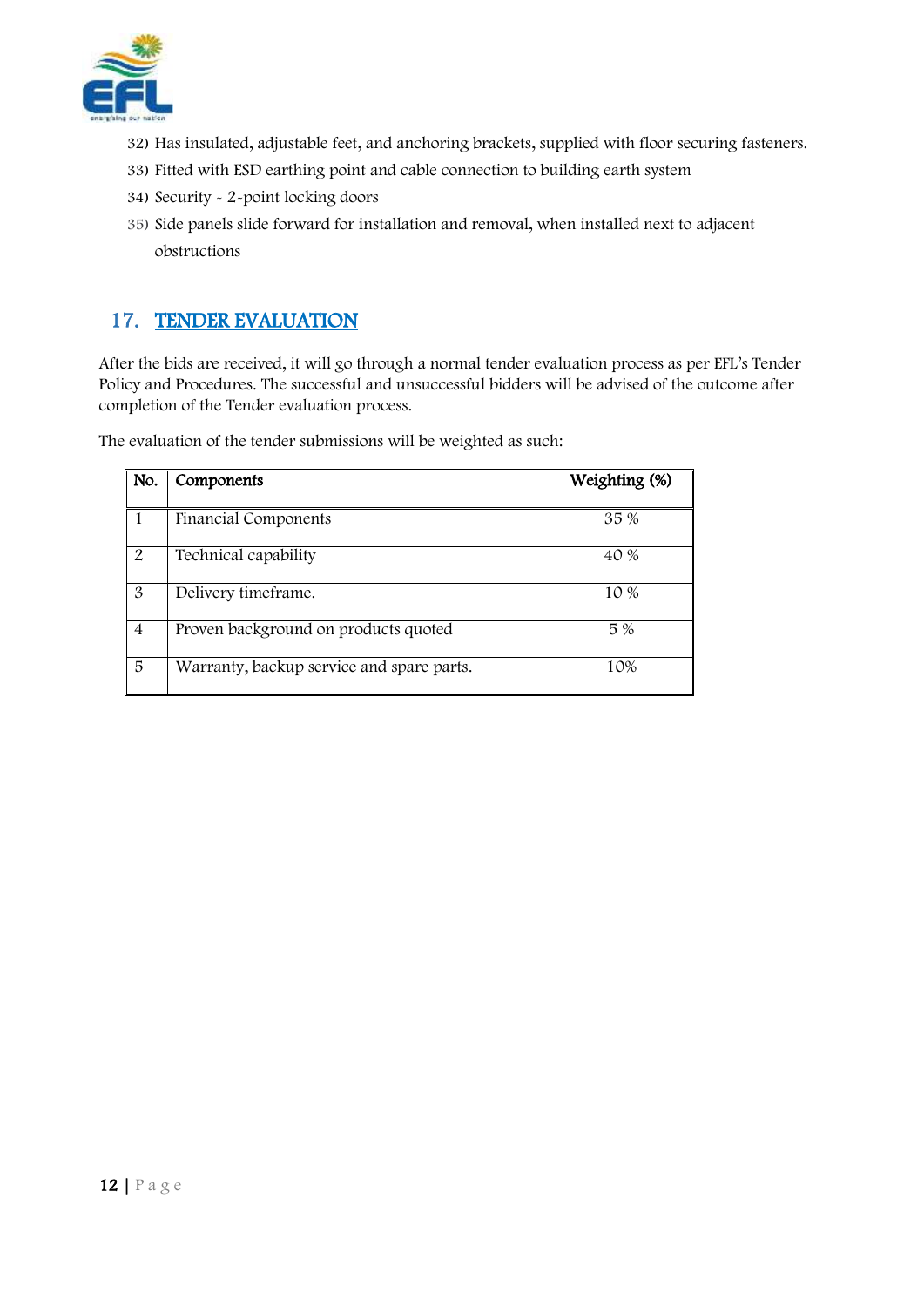## 18. COST DETAILS

#### 18.1 Bidders Cost Details

Bidders shall use the table below to list summary of cost associated with this tender. For OVERSEAS bidders their prices must be quoted in their currency with CIF freight

term and the port of delivery is LAUTOKa. For LOCAL bids, price must be quoted in FJD (VIP)

|                                           |        | <b>ODF</b> Details |            | Vuda SS |                | Naikabula SS |                | Waqadra |            | Denarau |                | Waitolu |                | Sawani |
|-------------------------------------------|--------|--------------------|------------|---------|----------------|--------------|----------------|---------|------------|---------|----------------|---------|----------------|--------|
| Description                               | Part # | Unit<br>Price      | <b>QTY</b> | Total   | <b>QTY</b>     | Total        | <b>QTY</b>     | Total   | <b>QTY</b> | Total   | <b>QTY</b>     | Total   | <b>QTY</b>     | Total  |
| Rack 1200 x 300                           |        |                    |            |         |                |              | $\overline{2}$ |         |            |         |                |         |                |        |
| Door set (2 doors)                        |        |                    |            |         |                |              | $\overline{2}$ |         |            |         |                |         |                |        |
| Side panel x 1                            |        |                    | 2          |         | $\overline{2}$ |              | 4              |         | 2          |         | $\overline{2}$ |         | $\overline{2}$ |        |
| Subrack 72F Spice (Connector type SC-UPC) |        |                    | 6          |         | 6              |              | 6              |         | 6          |         | 6              |         | $\overline{4}$ |        |
| SC-UPC to LC Patch lead (5m)              |        |                    | 30         |         | 30             |              | 30             |         | 30         |         | 30             |         | 30             |        |
| SC-UPC to LC Patch lead (10m)             |        |                    | 30         |         | 30             |              | 30             |         | 30         |         | 30             |         | 30             |        |
| SC-UPC to LC Patch lead (15m)             |        |                    | 30         |         | 30             |              | 30             |         | 30         |         | 30             |         | 30             |        |
| SC-UPC to SC-UPC (5m)                     |        |                    | 30         |         | 30             |              | 30             |         | 30         |         | 30             |         | 30             |        |

<span id="page-12-0"></span>Note – The ODF should have an optic fibre cable management system to neatly store loose fibre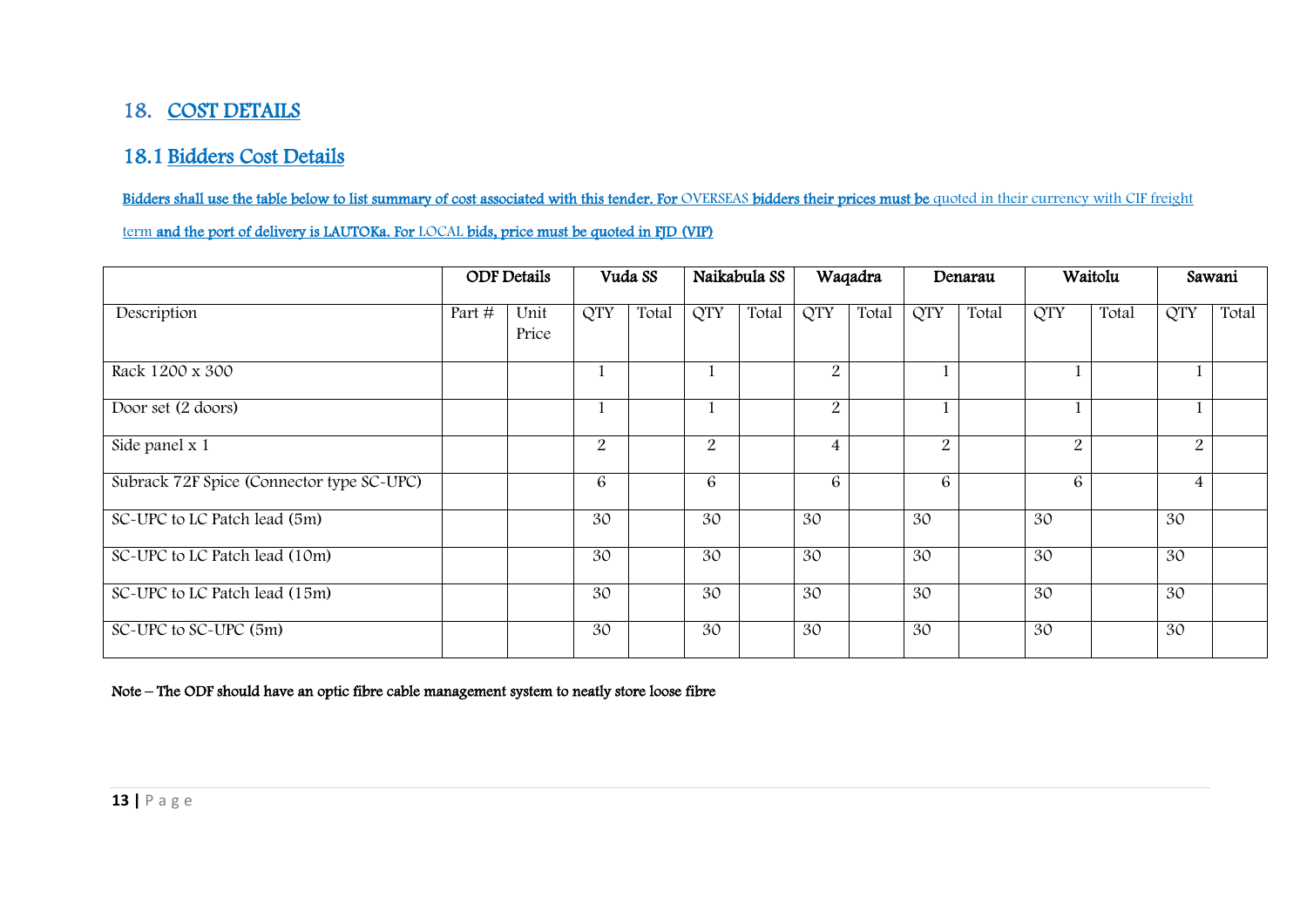### 18.2 Preferred Supplier Agreement Price

|                                           |          | <b>ODF</b> Details |              | EFL site |
|-------------------------------------------|----------|--------------------|--------------|----------|
| Description                               | Part $#$ | Unit<br>Price      | <b>QTY</b>   | Total    |
| Rack 1200 x 300                           |          |                    | 1            |          |
| Door set (2 doors)                        |          |                    | $\mathbf{1}$ |          |
| Side panel x 1                            |          |                    | 2            |          |
| Subrack 72F Spice (Connector type SC-UPC) |          |                    | 1            |          |
| Subrack 48F Spice (Connector type SC-UPC) |          |                    | $\mathbf{1}$ |          |
| SC-UPC to LC Patch lead (5m)              |          |                    | 30           |          |
| SC-UPC to LC Patch lead (10m)             |          |                    | 30           |          |
| SC-UPC to LC Patch lead (15m)             |          |                    | 30           |          |
| SC-UPC to SC-UPC (5m)                     |          |                    | 30           |          |

Note:

- 1) For overseas bidders, price shall quote CIF, Suva while local bidders shall provide quote in VIP prices
- 2) Condition of purchase to be clearly stated. EFL anticipate to purchase around 15 ODF as part of this preferred agreement.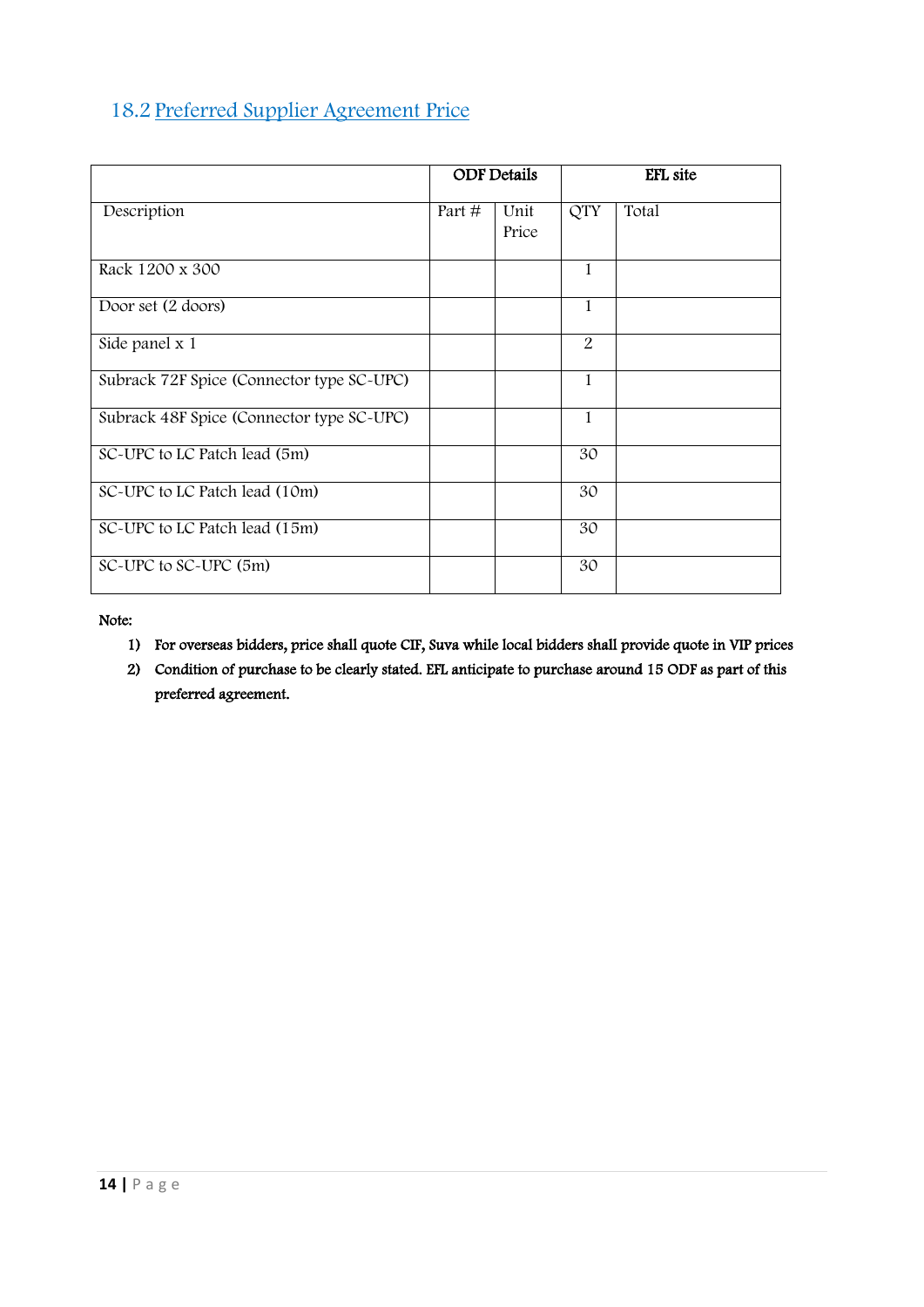#### <span id="page-14-0"></span>19. SUBMISSION OF TENDER

#### 19.1 Bidders

Electronic copies of the tender bid must be uploaded in the TENDER LINK Electronic Tender Box no later than 4:00pm (1600hrs Fiji Time), on Wednesday 13th April, 2022.

To register your interest and tender a response, view 'Current Tenders' at: **e-Tender portal –<https://www.tenderlink.com/efl>**

The tender bid shall be addressed as follows:

 Tender – MR 71/2022 Tender for Supply of Optical Fibre Distribution Frame (Rack system) / The Secretary, Tender Committee Energy Fiji Limited Supply Chain Office Private Mail Bag Suva

Tenders received after 4:00pm (1600hrs Fiji Time) on the closing date of Wednesday 13<sup>th</sup> April, 2022

Lowest bid will not necessarily be accepted as successful bid.

For further information or clarification please contact our Supply Chain Office by e-mail tenders@efl.com.fj; or by phone (+679) 3224360 or (+679) 9992400.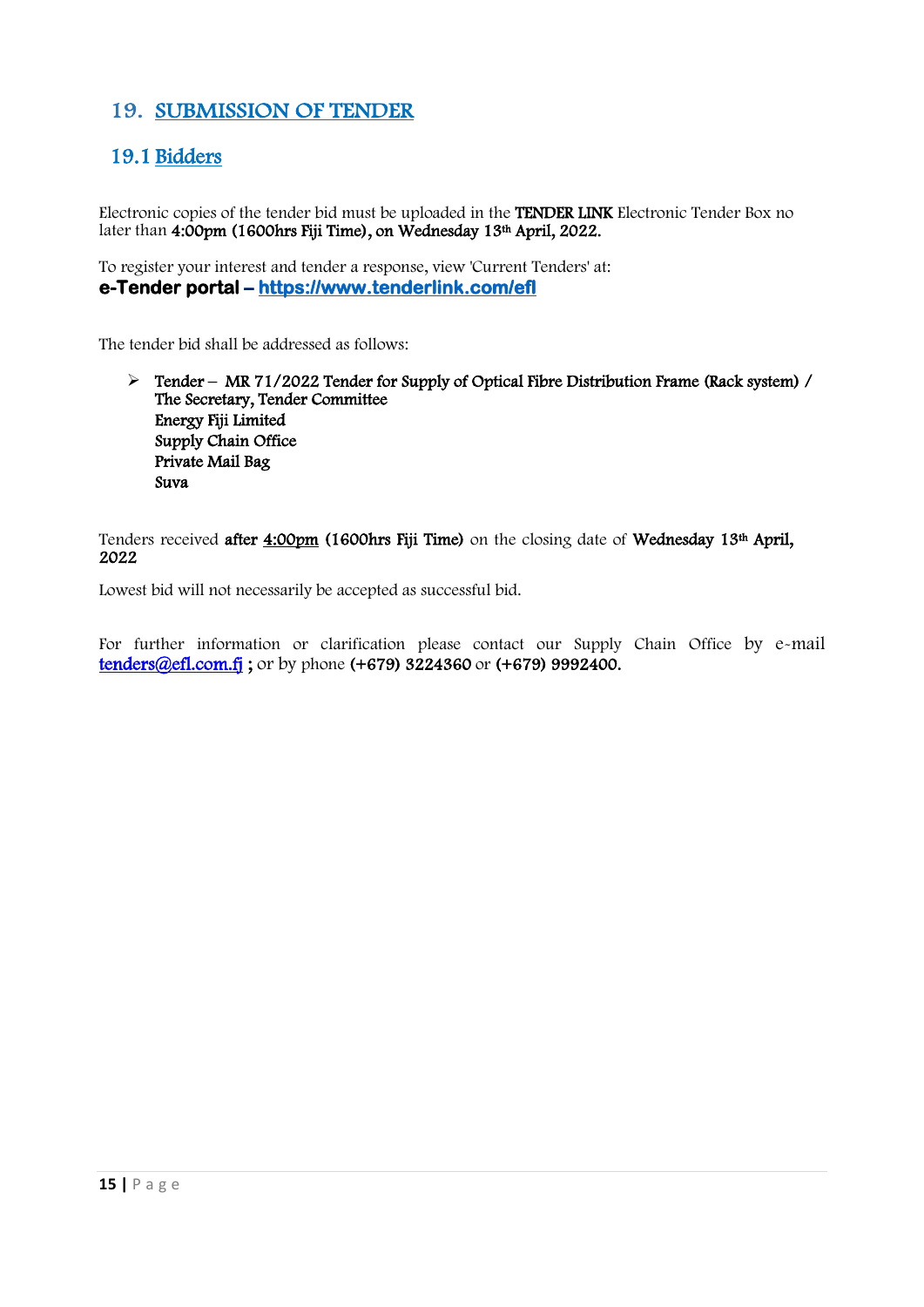

### 19.2 Compulsory Submission Forms

#### 19.3 Submission Forms

The following information has to be filled by the bidder and submitted with Tender Documents:

| Company Name: experience and the company name of the company name of the company name of the company of the company of the company of the company of the company of the company of the company of the company of the company o<br>1. |                                                                                                                                                                                                                                |  |  |  |  |  |  |  |
|--------------------------------------------------------------------------------------------------------------------------------------------------------------------------------------------------------------------------------------|--------------------------------------------------------------------------------------------------------------------------------------------------------------------------------------------------------------------------------|--|--|--|--|--|--|--|
| 2.                                                                                                                                                                                                                                   | Director/Owner(s):                                                                                                                                                                                                             |  |  |  |  |  |  |  |
| 3.                                                                                                                                                                                                                                   | Postal Address: North Contract of the Contract of the Contract of the Contract of the Contract of the Contract of the Contract of the Contract of the Contract of the Contract of the Contract of the Contract of the Contract |  |  |  |  |  |  |  |
| 4.                                                                                                                                                                                                                                   | Email Address: North American Secretary and Address and Address and Address and Address and Address and Address and Address and Address and Address and Address and Address and Address and Address and Address and Address an |  |  |  |  |  |  |  |
| 5.                                                                                                                                                                                                                                   | Phone Number:                                                                                                                                                                                                                  |  |  |  |  |  |  |  |
| 6.                                                                                                                                                                                                                                   | Fax Number: National Communication of the Communication of the Communication of the Communication of the Communication of the Communication of the Communication of the Communication of the Communication of the Communicatio |  |  |  |  |  |  |  |
| 7.                                                                                                                                                                                                                                   | Office Location:                                                                                                                                                                                                               |  |  |  |  |  |  |  |
|                                                                                                                                                                                                                                      | 8. Facsimile & Skype:                                                                                                                                                                                                          |  |  |  |  |  |  |  |
|                                                                                                                                                                                                                                      |                                                                                                                                                                                                                                |  |  |  |  |  |  |  |
|                                                                                                                                                                                                                                      |                                                                                                                                                                                                                                |  |  |  |  |  |  |  |
| 12. Company Registration Number (local bidders only):<br>13. FNPF Employer Registration Number (local bidders only):<br>15. Years of Experience & reputation in the market :_____________________________                            |                                                                                                                                                                                                                                |  |  |  |  |  |  |  |
|                                                                                                                                                                                                                                      |                                                                                                                                                                                                                                |  |  |  |  |  |  |  |
|                                                                                                                                                                                                                                      | 16. Area of business Specialization:<br>Manufacturer & Supplier                                                                                                                                                                |  |  |  |  |  |  |  |
|                                                                                                                                                                                                                                      | Retailer<br>[Please tick where applicable]<br>Licensed Agent                                                                                                                                                                   |  |  |  |  |  |  |  |
|                                                                                                                                                                                                                                      | 17. Business Structure:                                                                                                                                                                                                        |  |  |  |  |  |  |  |

I hereby, declare that all the above information is correct.

| Sign:            |  |  |
|------------------|--|--|
| <i>Name:</i>     |  |  |
| <i>Position:</i> |  |  |
| <i>Date:</i>     |  |  |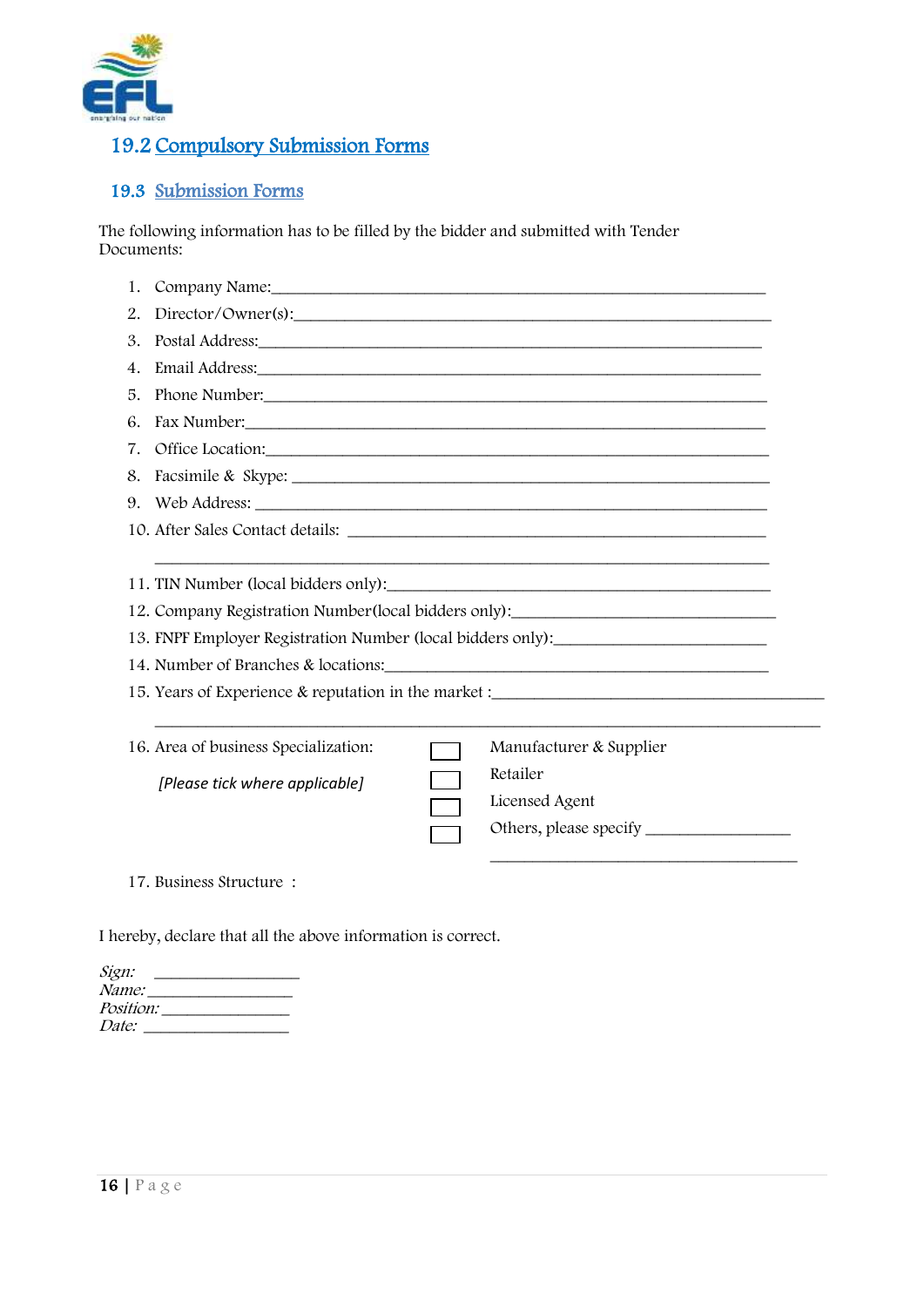

#### General Requirement

| #          | <b>General Requirement</b>                                                                                         | Describe in detail by citing evidence such<br>document number, clause and page<br>number (s). |
|------------|--------------------------------------------------------------------------------------------------------------------|-----------------------------------------------------------------------------------------------|
| a).        | Warranty details and warranty period of <b>EACH</b><br>item stated thoroughly.                                     |                                                                                               |
| $b$ ).     | Willing to accept Purchase Order and provide a<br>minimum of 30days credit account.                                |                                                                                               |
| $c$ ).     | Willing to accept payment within 30 days after<br>successful delivery of items to EFL.                             |                                                                                               |
| $d$ ).     | Does not require advance payment before delivery<br>of items.                                                      |                                                                                               |
| $e$ ).     | Be able to provide back up support, spare parts<br>and manual for basic maintenance.                               |                                                                                               |
| $f$ .      | Delivery time frame stated.                                                                                        |                                                                                               |
| g).        | Proven background on VHF Band Pass Duplexer &<br>Accessories quoted.                                               |                                                                                               |
| h)         | Validity period of the price.                                                                                      |                                                                                               |
| $\ddot{1}$ | Letter from Manufacturer to state that the bidder<br>is the authorised distributor/reseller of product<br>offered. |                                                                                               |
| $j$ .      | Any other Value Added Services.                                                                                    |                                                                                               |

### Technical Requirement

| #      | <b>Technical Requirement</b>                                             | Describe in detail by citing evidence such<br>document number, clause and page<br>number (s). |
|--------|--------------------------------------------------------------------------|-----------------------------------------------------------------------------------------------|
| $a)$ . | Brand/part/model number                                                  |                                                                                               |
| $b$ ). | Country of Manufacture                                                   |                                                                                               |
| $c$ ). | Products are Brand New.                                                  |                                                                                               |
| $d$ ). | Data sheet for all the items provided in the bid.                        |                                                                                               |
| $e$ ). | Date of Manufacture stated. Preference will be                           |                                                                                               |
|        | given to those items whose date of manufacture is<br>less than 6 months. |                                                                                               |
| f).    | Any other prominent feature                                              |                                                                                               |
|        |                                                                          |                                                                                               |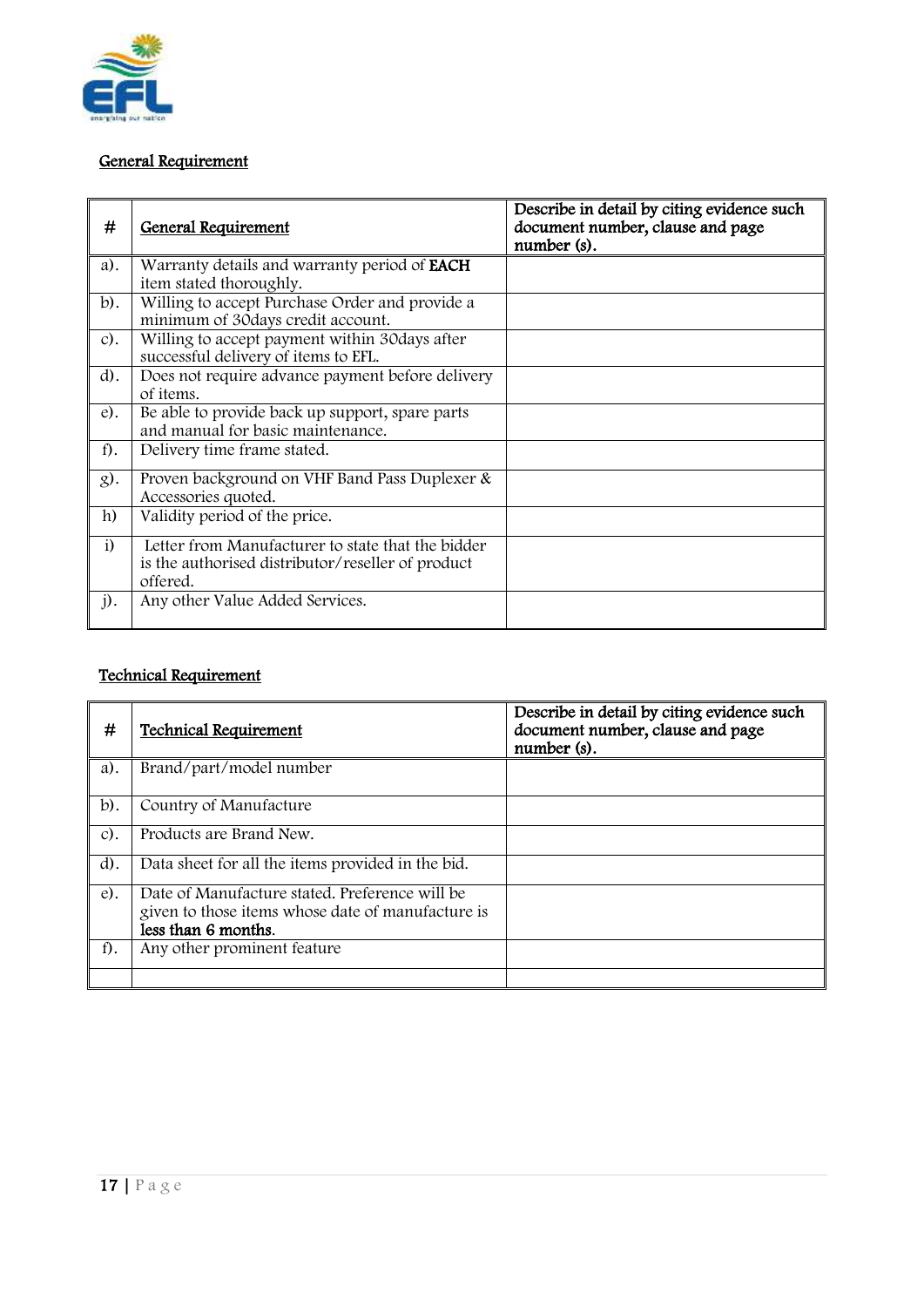

#### Local Bidders

|     | Currency: FJD       |                   |          |            |  |  |  |  |
|-----|---------------------|-------------------|----------|------------|--|--|--|--|
| No. | Description of Item | <b>Unit Price</b> | Quantity | Price, VIP |  |  |  |  |
|     |                     |                   |          |            |  |  |  |  |
| 1.  |                     |                   |          | \$         |  |  |  |  |
|     |                     |                   |          |            |  |  |  |  |
| 2.  |                     |                   |          | \$         |  |  |  |  |
|     |                     |                   |          |            |  |  |  |  |
| 3.  |                     |                   |          | \$         |  |  |  |  |
|     |                     |                   |          |            |  |  |  |  |
| 4.  |                     |                   |          | \$         |  |  |  |  |
|     |                     |                   |          |            |  |  |  |  |
| 5.  |                     |                   |          | \$         |  |  |  |  |
|     |                     |                   |          |            |  |  |  |  |
| 6.  |                     |                   |          | \$         |  |  |  |  |
|     |                     |                   |          |            |  |  |  |  |
|     | Total               |                   |          | \$         |  |  |  |  |

NB: The bidders are requested to furnish with their best price after discount. The quantity required by EFL will decided during the time of ordering.

All local bidders are to provide with the VIP price which is inclusive of freight, duty, taxes, customs clearance and delivery charges to Telecom Workshop, EFL Navutu, Lautoka.

Delivery Timeframe: \_\_\_\_\_\_\_\_\_\_\_\_\_\_\_ Weeks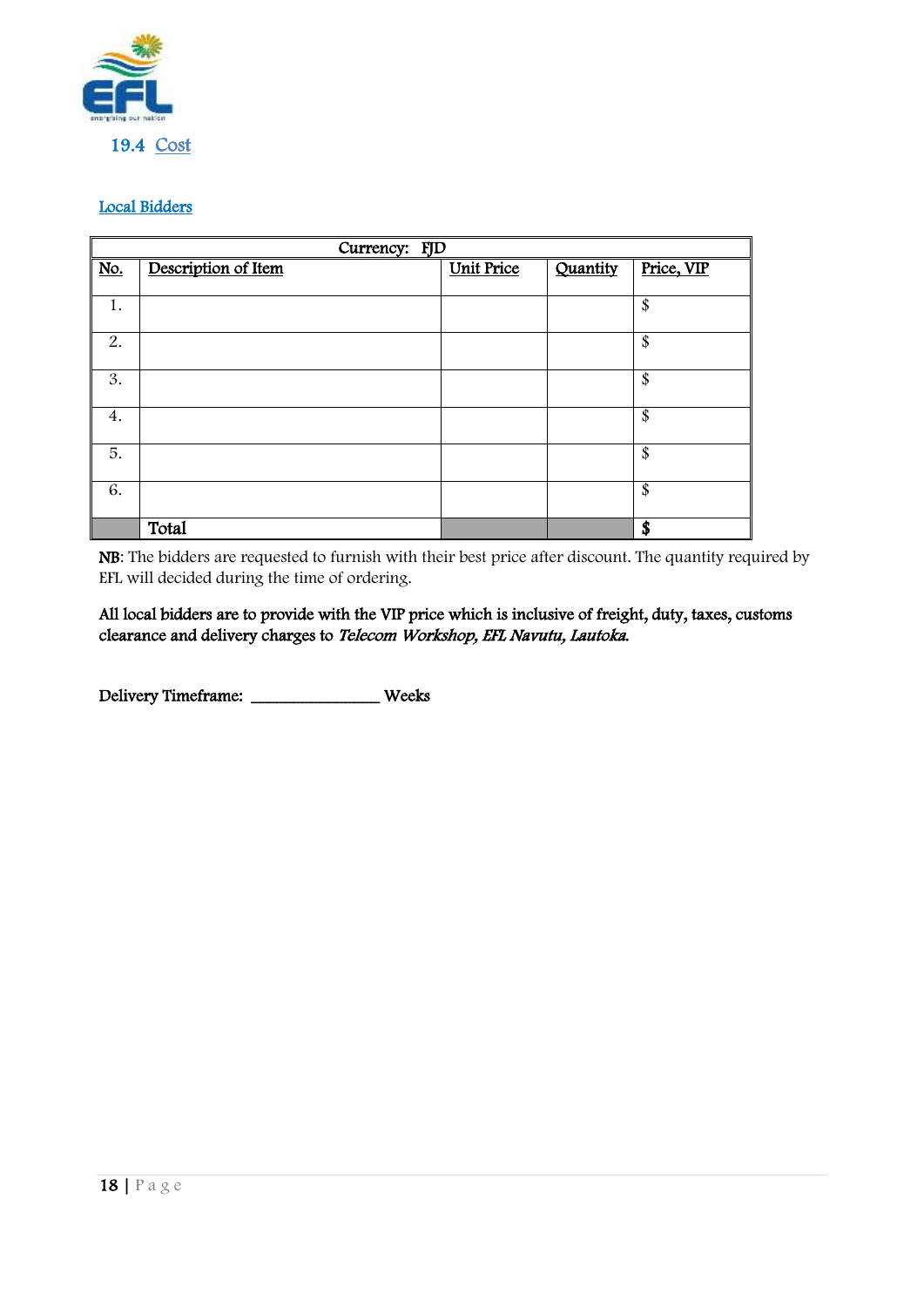

| Currency: |                          |                   |          |            |
|-----------|--------------------------|-------------------|----------|------------|
| No.       | Description of Item      | <b>Unit Price</b> | Quantity | Price, VIP |
|           |                          |                   |          |            |
| 1.        |                          |                   |          |            |
| 2.        |                          |                   |          |            |
| 3.        |                          |                   |          |            |
| 4.        |                          |                   |          |            |
| 5.        |                          |                   |          |            |
| 6.        |                          |                   |          |            |
| 7.        | Freight (CIF SUVA Port). | \$                |          | \$         |
|           | Total                    |                   |          | \$         |

NB: The bidders are requested to furnish with their best price after discount. The quantity required by EFL will decided during the time of ordering.

#### All overseas bidders are to provide with the CIF price (Lautoka).

Delivery Timeframe: \_\_\_\_\_\_\_\_\_\_\_\_\_\_\_ Weeks

#### 19.6 Checklist

| No. | Item                                                                  |  |  |
|-----|-----------------------------------------------------------------------|--|--|
| 1.  | Offer Letter                                                          |  |  |
| 2.  | Overall Bid                                                           |  |  |
| 3.  | Cost                                                                  |  |  |
| 4.  | Compulsory Submission Forms                                           |  |  |
| 5.  | Installation manual of ODF rack offered                               |  |  |
| 6.  | Letter: authorized manufacturer/distributor/ reseller of ODF rack     |  |  |
|     | offered.                                                              |  |  |
| 7.  | Contact details for reference check of past supply of items           |  |  |
| 8.  | Appendices: Any other information and Value Added Service             |  |  |
| 9.  | Local Bidders are to supply the following along with their bid:       |  |  |
|     | FRCS Compliance Letter                                                |  |  |
|     | <b>FNPF</b> Compliance Letter<br>$\bullet$                            |  |  |
|     | FNU Compliance Letter (this is in place of the Workman's<br>$\bullet$ |  |  |
|     | Compensation)                                                         |  |  |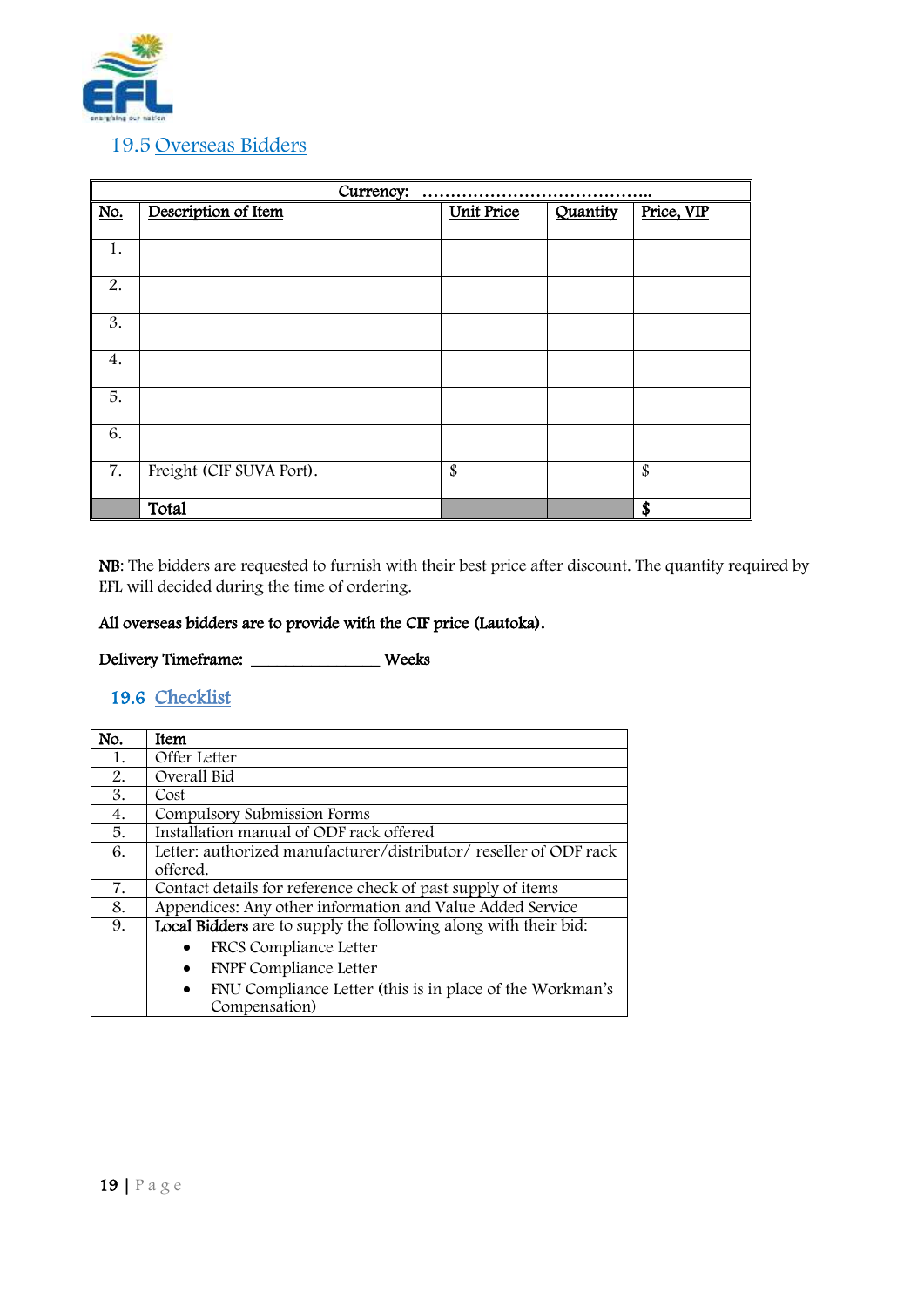

## **TENDER CHECKLIST**

*The Bidders must ensure that the details and documentation mention below must be submitted as part of their tender Bid*

|    | Tender Number                                                                                                   |
|----|-----------------------------------------------------------------------------------------------------------------|
|    | Tender Name                                                                                                     |
|    | 1. Full Company / Business Name: \\connection materials results are not result of the state of the state of the |
|    | (Attach copy of Registration Certificate)                                                                       |
|    |                                                                                                                 |
|    |                                                                                                                 |
|    |                                                                                                                 |
| 5. |                                                                                                                 |
|    |                                                                                                                 |
|    |                                                                                                                 |
| 8. | (Attach copy of the VAT/TIN Registration Certificate - Local Bidders Only (Mandatory)                           |
| 9. | FNPF Employer Registration Number: ________ (For Local Bidders only) (Mandatory)                                |
|    | 10. Provide a copy of Valid FNPF Compliance Certificate (Mandatory- Local Bidders only)                         |
|    | 11. Provide a copy of Valid FRCS (Tax) Compliance Certificate (Mandatory Local Bidders only)                    |
|    | 12. Provide a copy of Valid FNU Compliance Certificate (Mandatory Local Bidders only)                           |
|    |                                                                                                                 |
|    | I declare that all the above information is correct.                                                            |
|    | Name:                                                                                                           |
|    | Position: __________________                                                                                    |
|    | Sign:<br>and the state of the state of the state of                                                             |
|    | Date:                                                                                                           |